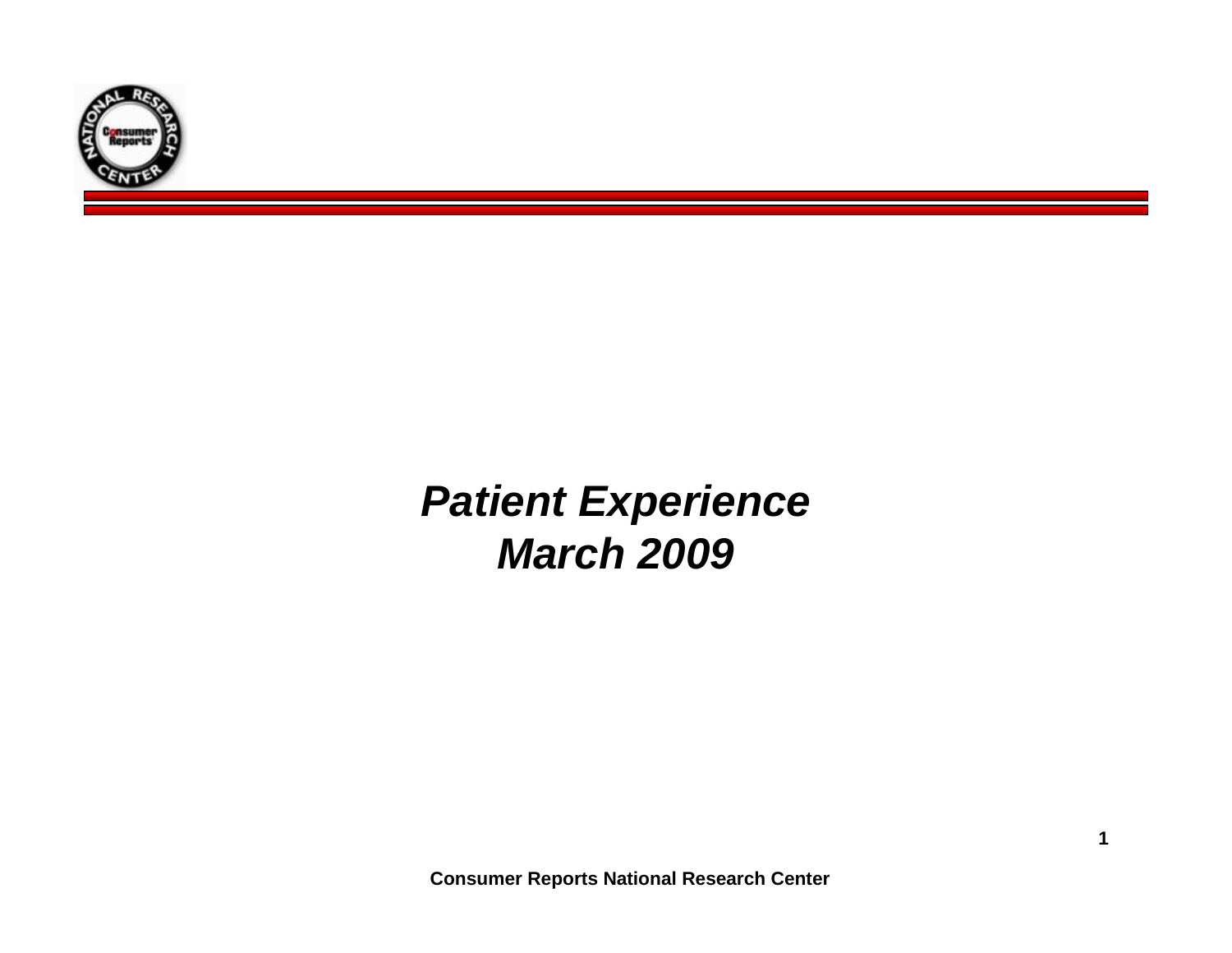

### *Method*

- O Telephone surveys utilizing a random probability sample of telephone households were conducted among 2,005 adults to assess their behaviors, attitudes, and experience with several healthcare issues.
- O Interviewing took place over March 12-16, 2009.
- O The questionnaire was fielded via Opinion Research Corporation's Caravan twice-weekly national telephone omnibus survey.
	- 冒 ORC used a probability sample of telephone households to achieve a nationally representative probability sample and weighted completed interviews by age, sex, geographic region and race.
- O The results of this study are intended for external communications. Methodology statement for public release:
	- 圓 The Consumer Reports National Research Center conducted a telephone survey of a nationally representative probability sample of telephone households. 2,005 interviews were completed among adults aged 18+. Interviewing took place over March 12-16, 2009.
		- $\Rightarrow$  The margin of error is +/- 2.2% points at a 95% confidence level.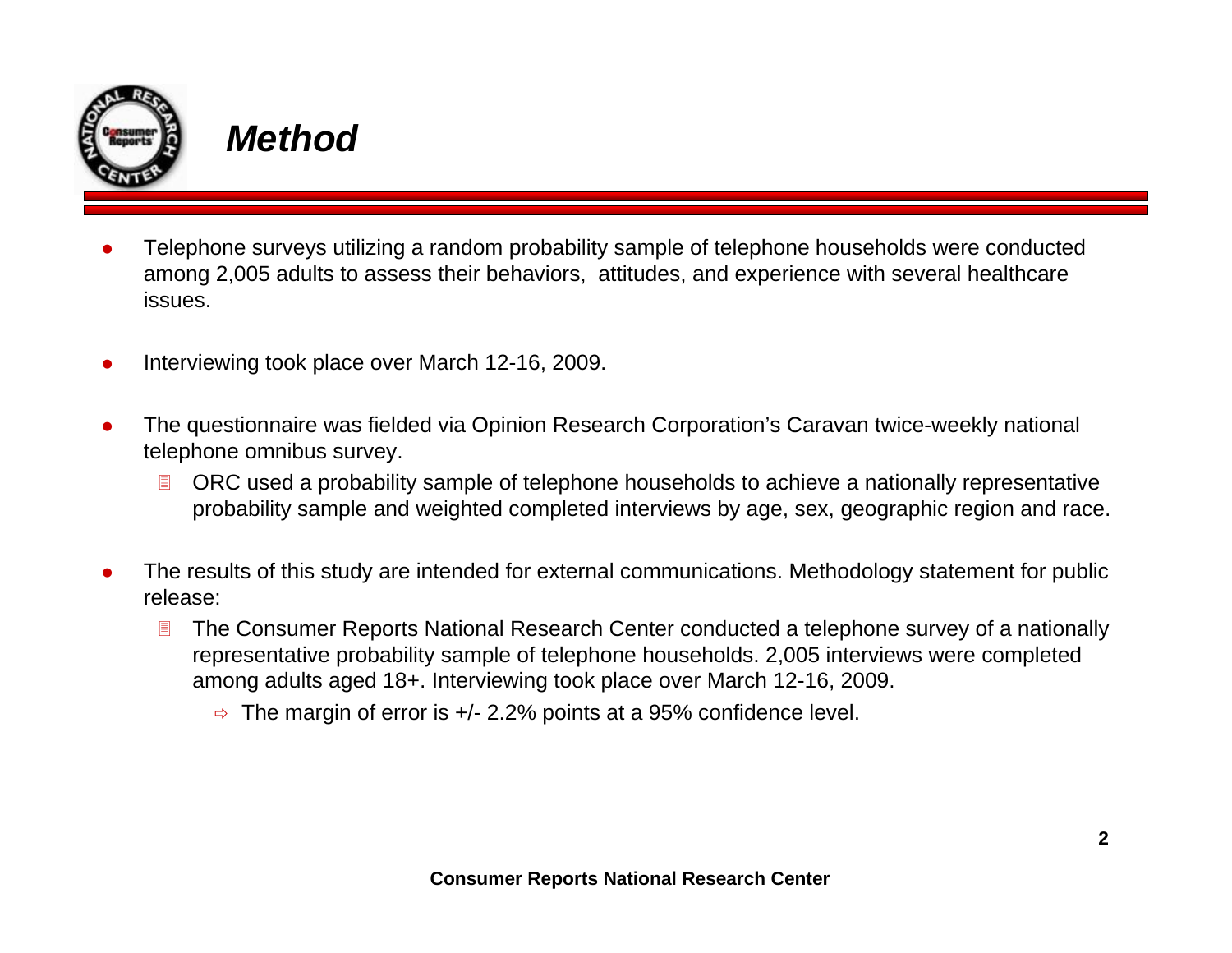

### *Summary*

- O Overall, 18% of respondents reported that they or an immediate family member had acquired an infection as a the result of a surgical or non-surgical overnight stay in a hospital or as the result of a medical procedure performed in or out of a hospital.
	- 圓 Compared to other procedures performed in or out of the hospital with 9% reporting an acquired infection, the reported infections as a result of an overnight stay in the hospital were at least 45% higher:
		- $\Rightarrow$  Stayed overnight in the hospital as a result of surgery (14%)
		- $\Rightarrow$  Stayed overnight in the hospital for non surgical reasons (13%)
- O Respondents reported that these infections were severe (61%) and 35% characterized them as lifethreatening.
- O These acquired infections resulted in additional out of pocket expenses for 53% and more than twothirds (69%) had to be admitted to a hospital or extend their stay.
- O Surprisingly, 59% felt that hospitals and healthcare professionals were doing enough to prevent patients from acquiring an infection as the result of a hospital stay or medical procedure. Among those that reported that they or an immediate family member had acquired an infection as the result of a hospital stay or other medical procedure, 49% said that hospitals and medical professionals were doing enough to prevent infections.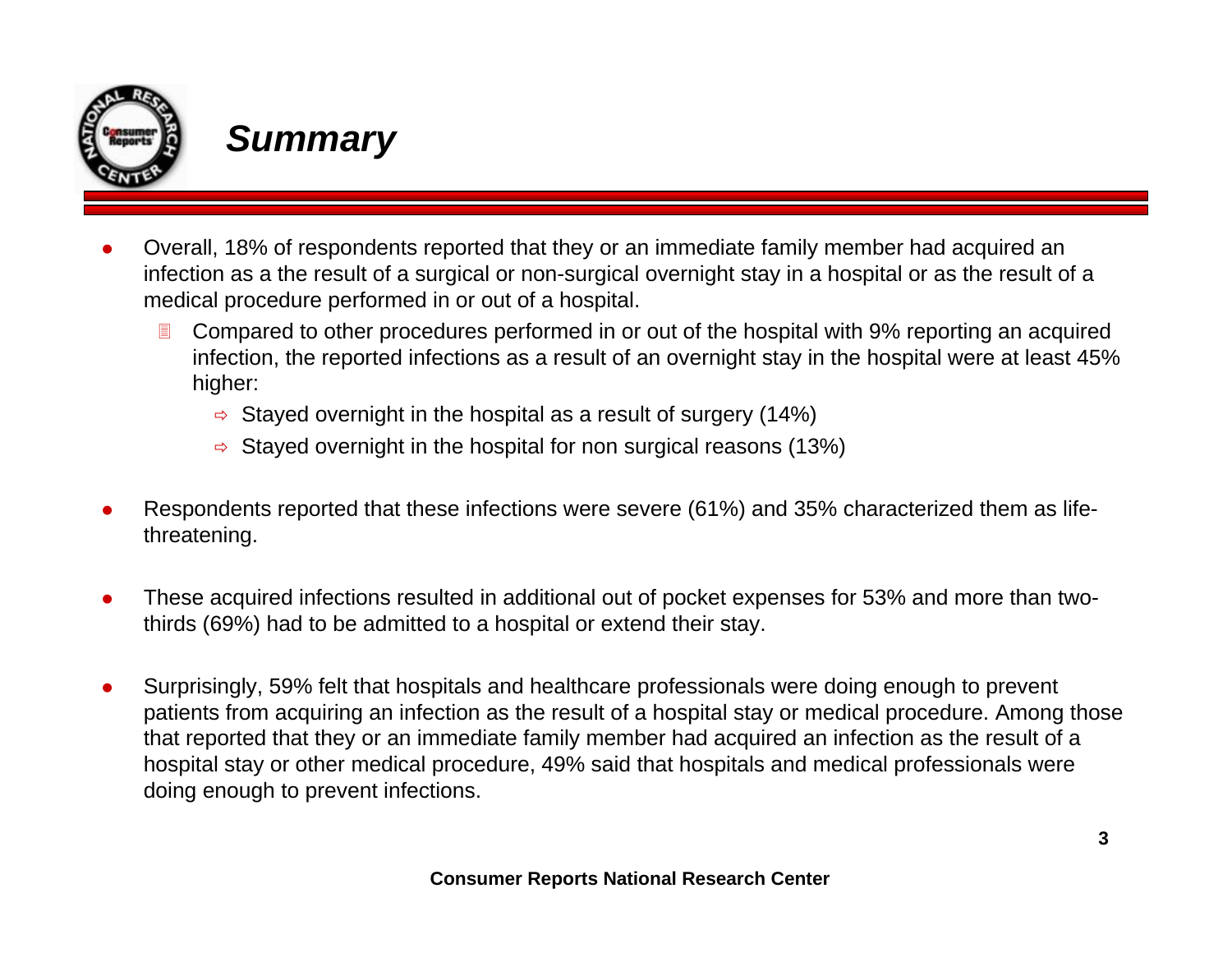

### *Summary*

- O Inaccurate, inconsistent, and absent medical records present potential hazards to providing, timely, safe and effective care –
	- $\Box$  40% of respondents have had to fill out a medical history more than once for the same doctor or hospital.
	- ▤ 13% have had their medical records lost or misplaced.
	- 圓 13% of respondents said that incorrect information had been entered into their medical record.
- O Accurate and complete information is essential for patient safety –
	- 圓 9% of respondents reported that they have been given the wrong medicine by the pharmacists when they filled their doctor's prescription.
	- 圓 7% reported that they have taken a prescription drug that gave them a severe reaction in combination with another drug they were taking.
- O More than one-third (37%) said they felt that errors were very common or somewhat common in conducting diagnostic procedures like lab work, CAT scans or blood work. When errors do occur in conducting or interpreting diagnostic procedures, 39% said there was serious risk of harm to the patient and 43% said there was some risk of harm.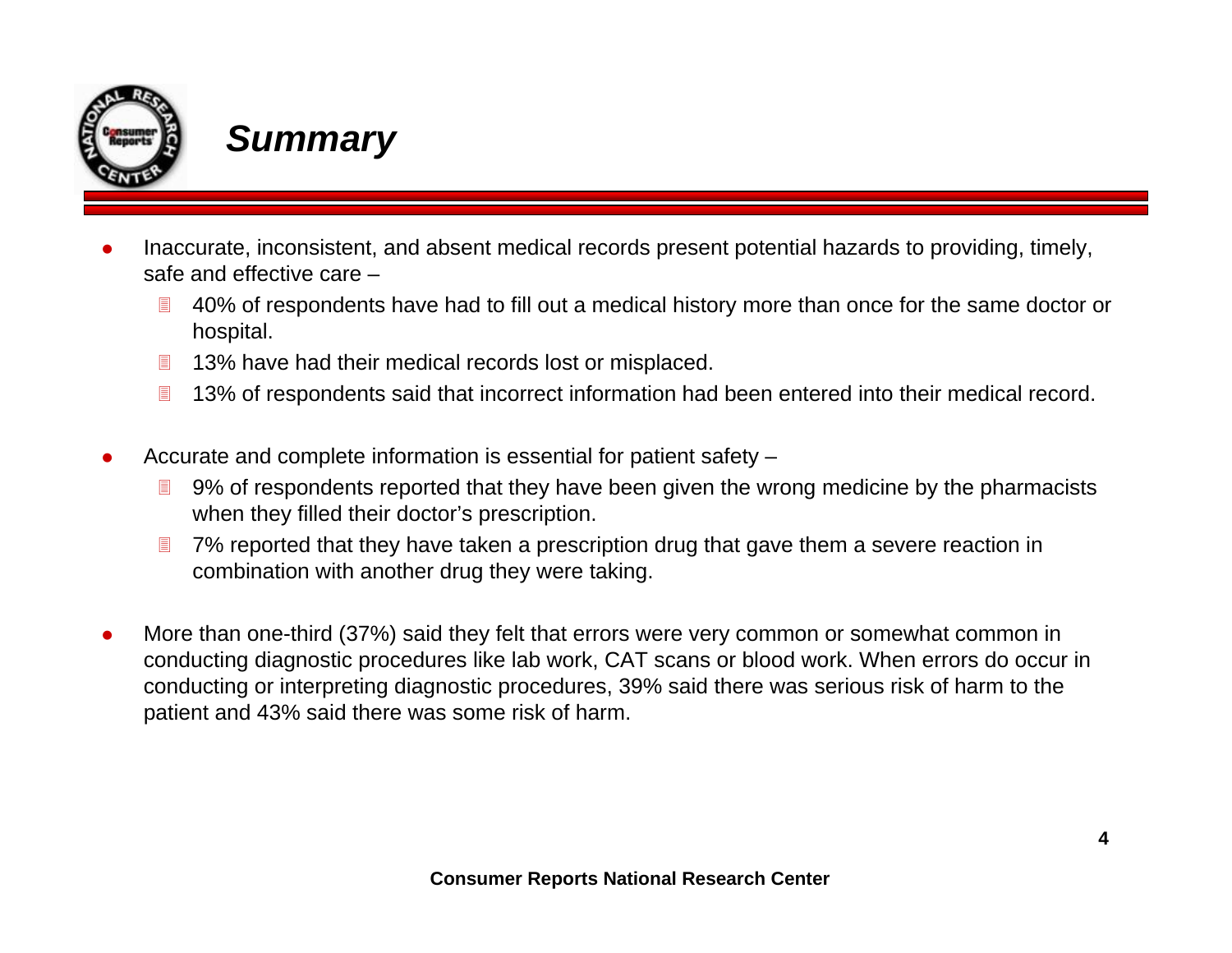

### *Summary*

- O More than one-in-ten respondents reported a diagnostic mishap—
	- 圓 7% have had diagnostic procedures done over because the first one was lost.
	- 目 12% reported that they have had diagnostic procedures that were not done properly.
	- 圓 11% reported they have had a medical professional misinterpret a diagnostic procedure.
- $\bullet$  Respondent also claimed that they felt that some of the diagnostic procedures like lab work, CAT scans or blood work were not needed. Nearly one-in-five respondents (18%) reported that they feel they have received a diagnostic test that was unnecessary.
- $\bullet$  Virtually all (94%) personally felt it was very important or important to have routine diagnostic tests for the early detection of disease.
	- 圓 More than half (59%) of respondents have discussed testing for the early detection of disease with their doctors. The likelihood of having this discussion increases sharply with age. Among those 65 or older, 74% have had this discussion with their doctors versus 38% of those under 35 years of age.
	- $\blacksquare$  55% of respondents reported having taken action – visiting their doctors for routine testing for early detection. This too scales sharply with age:
		- $\Rightarrow$  18-34 (30%)
		- $\Rightarrow$  35-64 (64%)
		- $\Rightarrow$  65+ (73%)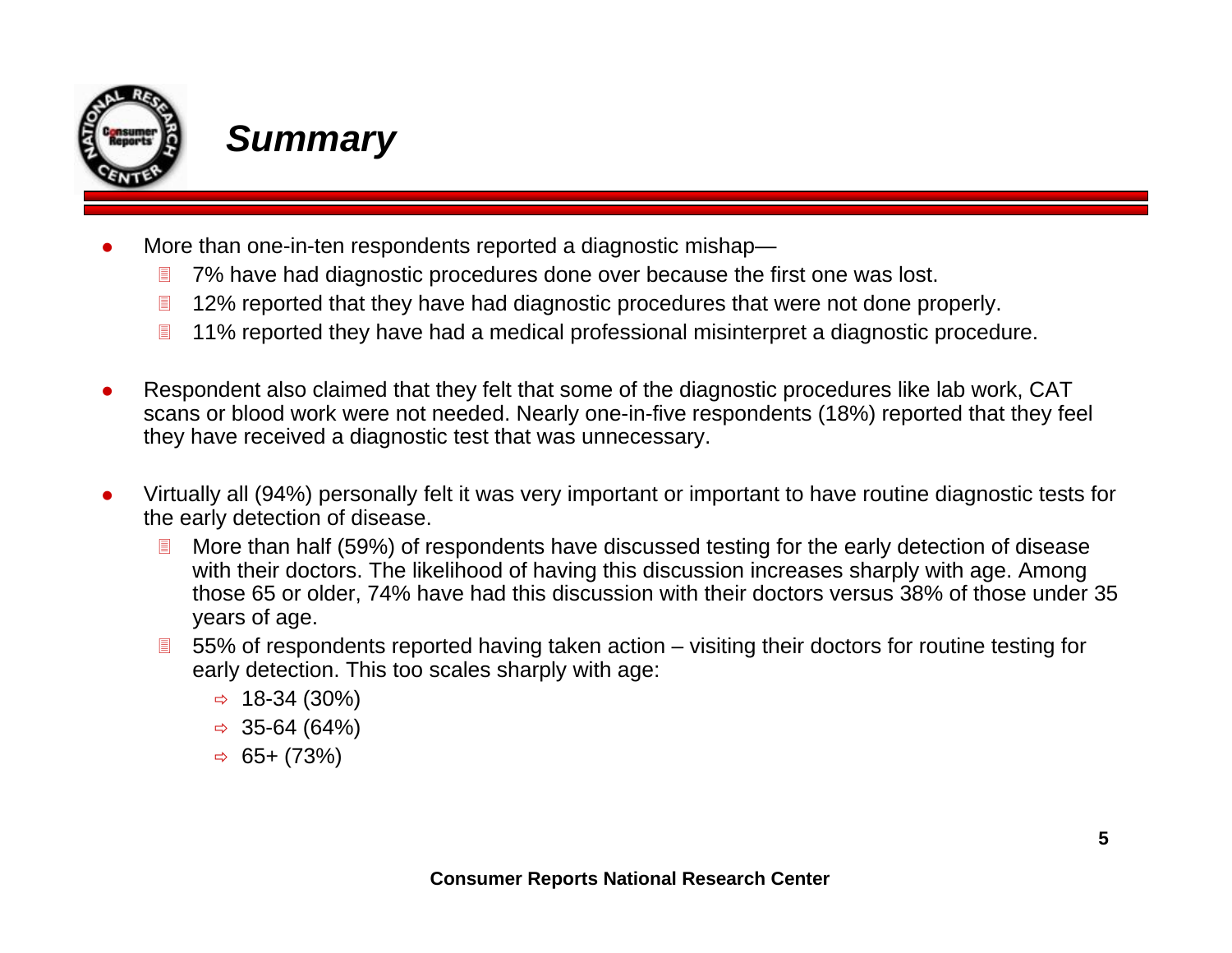

## *Incidence of Care*

 $\bullet$  Nearly nine-in-ten respondents or one of their immediate family members have either been hospitalized or have had some other procedure not involving an overnight stay in a hospital.

**QA1AS01S - Have you or an immediate family member EVER... -** 

|                                      |                  | Gender        |               |               | Age           |           |  |
|--------------------------------------|------------------|---------------|---------------|---------------|---------------|-----------|--|
|                                      | <b>Total</b>     | <b>Male</b>   | <b>Female</b> | 18-34         | 35-64         | $65+$     |  |
|                                      | %                | $\frac{0}{0}$ | %             | $\frac{0}{0}$ | $\frac{0}{0}$ | %         |  |
| <b>Any Hospital Stay/Procedure</b>   | <u>86</u>        | 83            | <u>89</u>     | <u>81</u>     | <u>88</u>     | <u>91</u> |  |
| Stayed overnight in the hospital for |                  |               |               |               |               |           |  |
| non surgical reasons                 | 48               | 42            | 54            | 45            | 50            | 54        |  |
| Stayed overnight in the hospital as  |                  |               |               |               |               |           |  |
| a result of surgery                  | 64               | 58            | 70            | 54            | 67            | 74        |  |
| Had some other medical procedure     |                  |               |               |               |               |           |  |
| in or out of a hospital              | 67               | 63            | 70            | 59            | 70            | 70        |  |
| None of these apply to you or an     |                  |               |               |               |               |           |  |
| immediate family member              | 14               | 17            | 11            | 19            | 12            | 9         |  |
| Don't know                           | $\boldsymbol{0}$ | 0             | $\bf{0}$      | ۰             | 0             | 0         |  |

**6**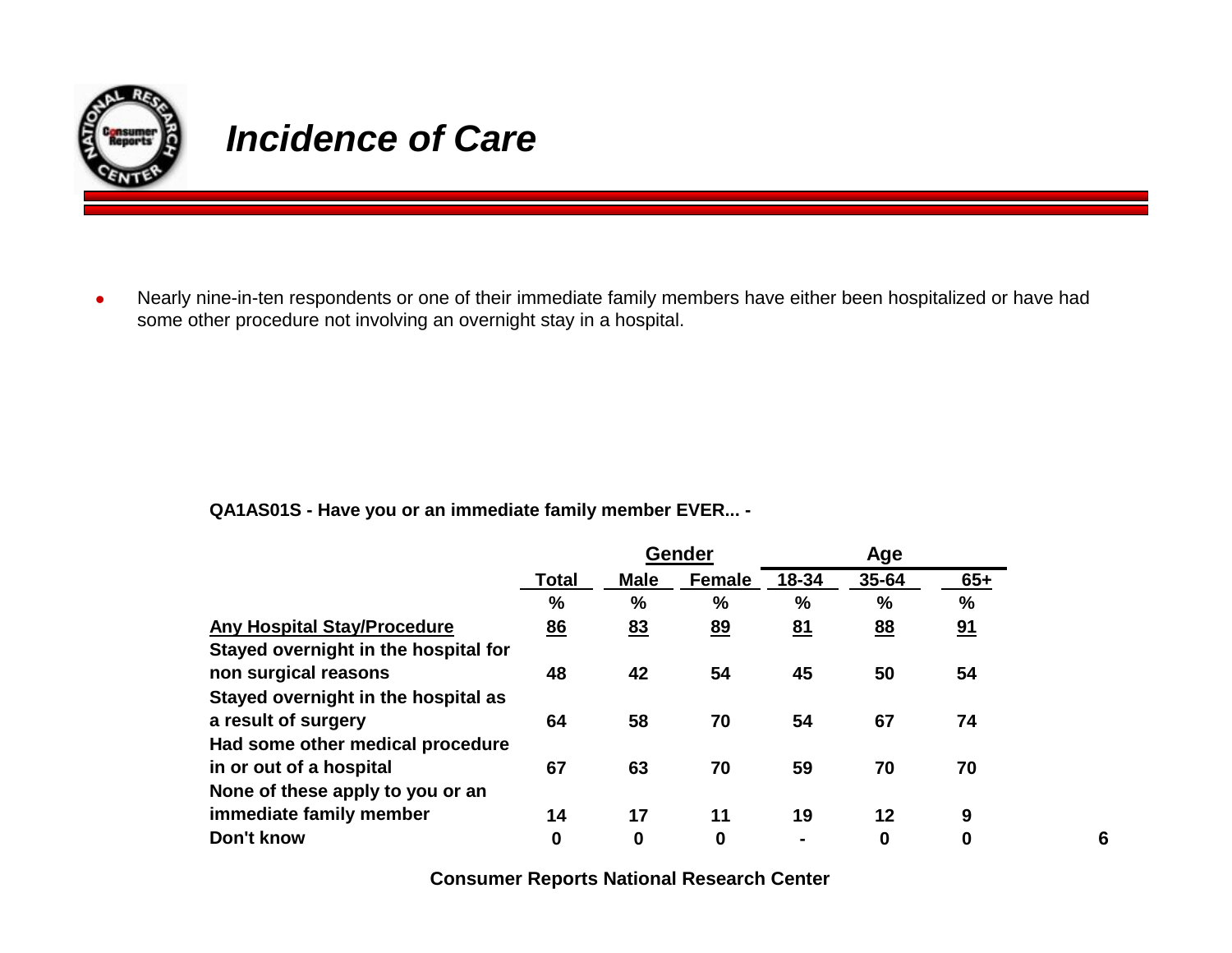

## *Incidence of Infection*

- $\bullet$  And among respondents that reported that they or an immediate have been hospitalized or had a procedure outside of the hospital, nearly one-in-five (18%) reported that they or a family member contracted an infection –
	- $\blacksquare$ 14% among those reporting a surgical stay in the hospital.
	- 冒 13% among those reporting a non surgical stay in the hospital.
	- $\blacksquare$ 9% among those that reported a procedure outside of a hospital.

**Reported rate of infection amon those who…**

|                                      | <b>Gender</b> |             |                 | Age       |               |               |
|--------------------------------------|---------------|-------------|-----------------|-----------|---------------|---------------|
|                                      | <b>Total</b>  | <b>Male</b> | <b>Female</b>   | 18-34     | 35-64         | $65+$         |
|                                      | $\frac{0}{0}$ | %           | $\frac{0}{0}$   | %         | $\frac{0}{0}$ | $\frac{9}{6}$ |
| <b>Any Infection</b>                 | 18            | 16          | $\overline{20}$ | <u>18</u> | <u>19</u>     | 19            |
| Stayed overnight in the hospital for |               |             |                 |           |               |               |
| non surgical reasons                 | 13            | 11          | 15              | 8         | 17            | 13            |
| Stayed overnight in the hospital as  |               |             |                 |           |               |               |
| a result of surgery                  | 14            | 13          | 16              | 15        | 14            | 15            |
| Had some other medical procedure     |               |             |                 |           |               |               |
| in or out of a hospital              | 9             | 8           | 10              | 8         | 10            | 9             |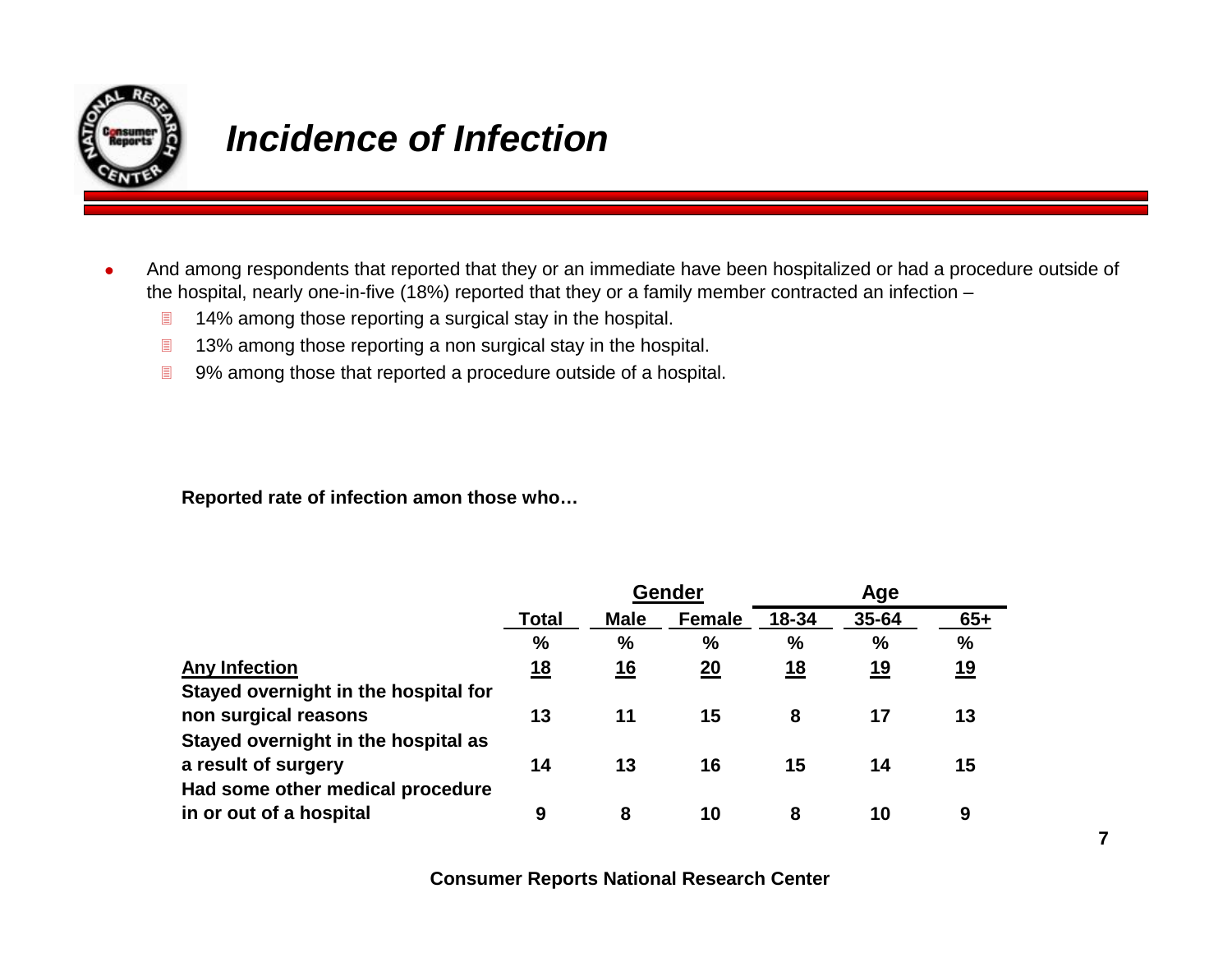

## *Severity of Infection*

- $\bullet$  And among those reporting an infection, nearly two-thirds (61%) said it was life-threatening or severe, and a third (35%) characterized it as life-threatening.
	- $\boxed{\phantom{1}}$ The reported severity of the infection was greatest among those aged 35-64 years versus younger or older adults.

#### **QA2 - And how would you characterize this infection? Would**

**you say it was....**

**(Base: Reported Infection)**

|                                  |              | Gender      |               | Age   |              |               |
|----------------------------------|--------------|-------------|---------------|-------|--------------|---------------|
|                                  | <b>Total</b> | <b>Male</b> | <b>Female</b> | 18-34 | 35-64        | $65+$         |
|                                  | $\%$         | $\%$        | $\frac{0}{0}$ | %     | %            | $\frac{1}{2}$ |
| Life threatening/Severe (Net)    | 61           | <u>58</u>   | 62            | 50    | 66           | <u>57</u>     |
| Life threatening                 | 35           | 34          | 36            | 30    | 39           | 29            |
| Severe, but not life threatening | 25           | 24          | 26            | 20    | 26           | 27            |
| <b>Moderate</b>                  | 20           | 20          | 19            | 22    | 19           | 20            |
| Or, minor                        | 18           | 21          | 16            | 28    | 13           | 18            |
| Don't know                       | $\mathbf 2$  | 1           | 3             |       | $\mathbf{2}$ | 6             |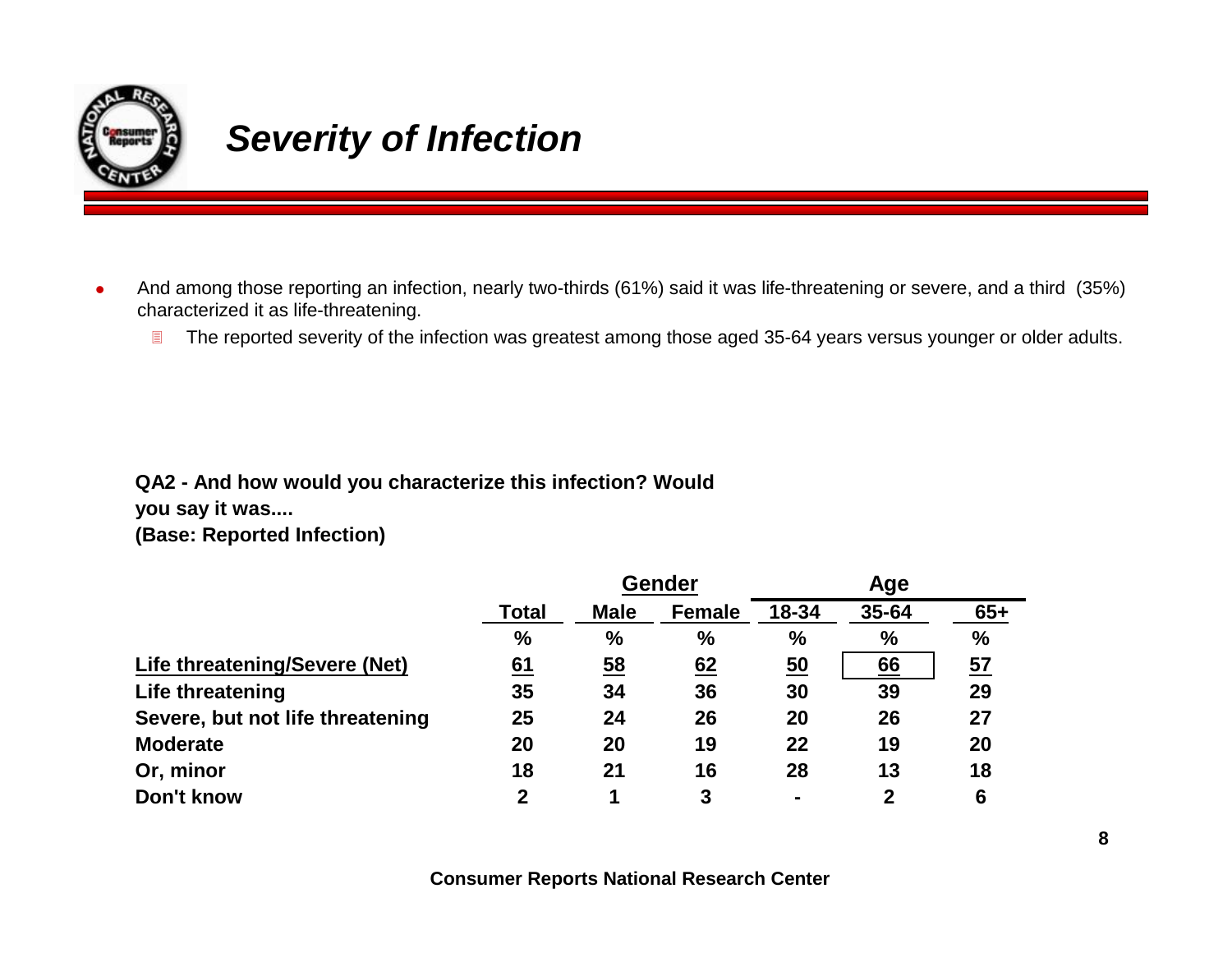

## *Cost of Infection*

 $\bullet$  More than half (53%) of those reporting an infection said that treating the infection cost them extra beyond what was covered by insurance. Those most likely to claim additional out-of pocket costs were under 35 years of age (68%).

#### **QA3 - And did treating this infection require spending additional money out-of-pocket in addition to what was paid by insurance?**

**(Base: Reported Infection)**

|            |       | <b>Gender</b> |               | Age   |       |       |
|------------|-------|---------------|---------------|-------|-------|-------|
|            | Total | <b>Male</b>   | <b>Female</b> | 18-34 | 35-64 | $65+$ |
|            | %     | $\%$          | $\frac{0}{0}$ | $\%$  | $\%$  | $\%$  |
| <b>Yes</b> | 53    | 55            | 52            | 68    | 50    | 45    |
| <b>No</b>  | 42    | 41            | 42            | 30    | 44    | 47    |
| Don't know | 5     | 4             | 6             |       | 6     |       |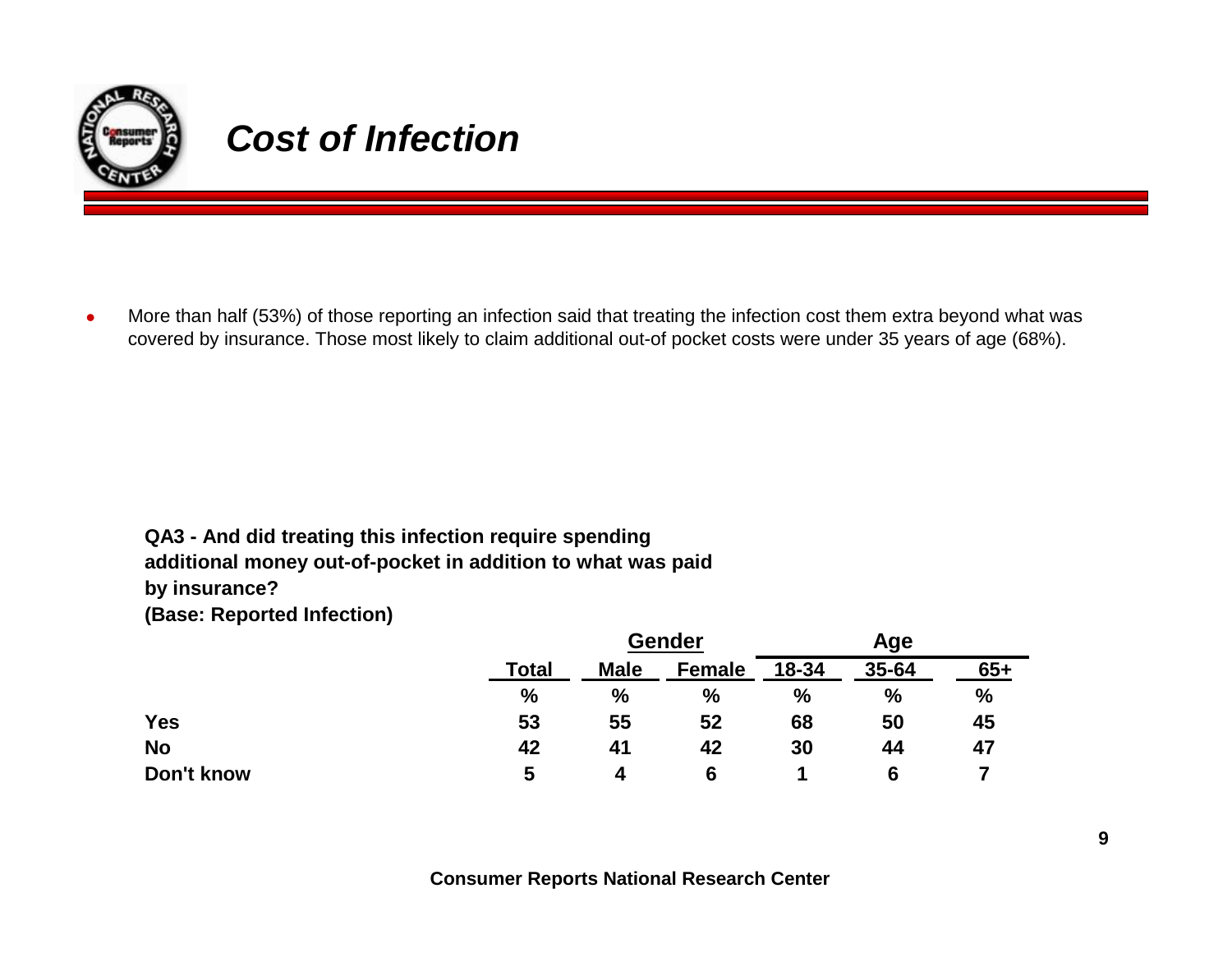

## *Infection and Hospitalization*

 $\bullet$  And as the result of the acquired infection, more than two-thirds required an extension of a hospital stay or admission to the hospital.

**QA4 - And did this infection result in the person having to extend their stay in the hospital or did they have to be admitted?**

**(Base: Reported Infection)**

|                                     |               | Gender         |                  | Age            |               |       |
|-------------------------------------|---------------|----------------|------------------|----------------|---------------|-------|
|                                     | Total         | <b>Male</b>    | <b>Female</b>    | 18-34          | 35-64         | $65+$ |
|                                     | $\frac{0}{0}$ | %              | $\frac{0}{0}$    | $\%$           | $\frac{0}{0}$ | $\%$  |
| <b>Admitted/Extended Stay (Net)</b> | 69            | 76             | $\underline{64}$ | 75             | <u>69</u>     | 57    |
| Yes, extended their stay            | 35            | 37             | 33               | 24             | 41            | 34    |
| Yes, were admitted to hospital      | 34            | 38             | 30               | 51             | 28            | 23    |
| <b>No</b>                           | 30            | 24             | 34               | 25             | 30            | 40    |
| Don't know                          |               | $\blacksquare$ |                  | $\blacksquare$ |               | 3     |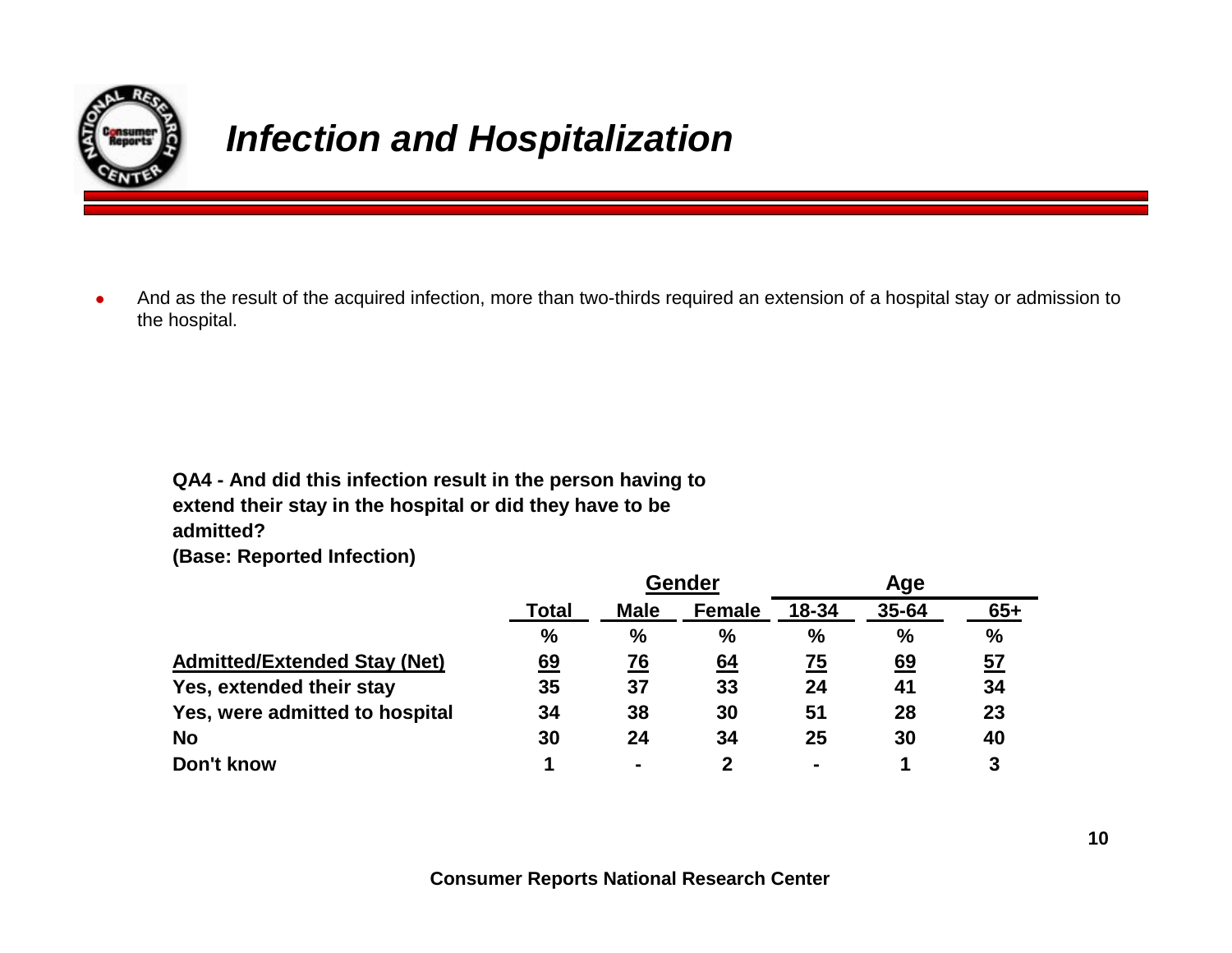

## *Adequacy of Efforts to Prevent Infections*

 $\bullet$  Surprisingly, 59% of respondents felt that hospitals and healthcare professionals do enough the prevent infection. Only one-third (34%) felt they do not do enough to prevent infections.

**QA5 - Do you feel that hospitals and health care professionals do enough to prevent patients from acquiring secondary infections as a result of a hospital stay or other medical procedures?**

|            |                    |               | Gender               |       | Age            |       |  |
|------------|--------------------|---------------|----------------------|-------|----------------|-------|--|
|            | <b>Total</b>       | <b>Male</b>   | <b>Female</b>        | 18-34 | 35-64          | $65+$ |  |
|            | $\frac{0}{0}$      | $\frac{0}{0}$ | %                    | %     | $\frac{0}{0}$  | $\%$  |  |
| <b>Yes</b> | 59                 | 62            | 56                   | 71    | 55             | 49    |  |
| <b>No</b>  | 34                 | 31            | 37                   | 24    | 37             | 41    |  |
| Don't know | $\overline{7}$     | 7             | 8                    | 4     | $\overline{7}$ | 10    |  |
|            | <b>Amomg Those</b> |               |                      |       |                |       |  |
|            |                    |               | <b>That Reported</b> |       |                |       |  |
|            |                    |               | an Infection         |       |                |       |  |
|            |                    |               | %                    |       |                |       |  |
|            | <b>Yes</b>         | 49            |                      |       |                |       |  |
|            | <b>No</b>          |               | 47                   |       |                |       |  |
|            | Don't know         |               | 4                    |       |                |       |  |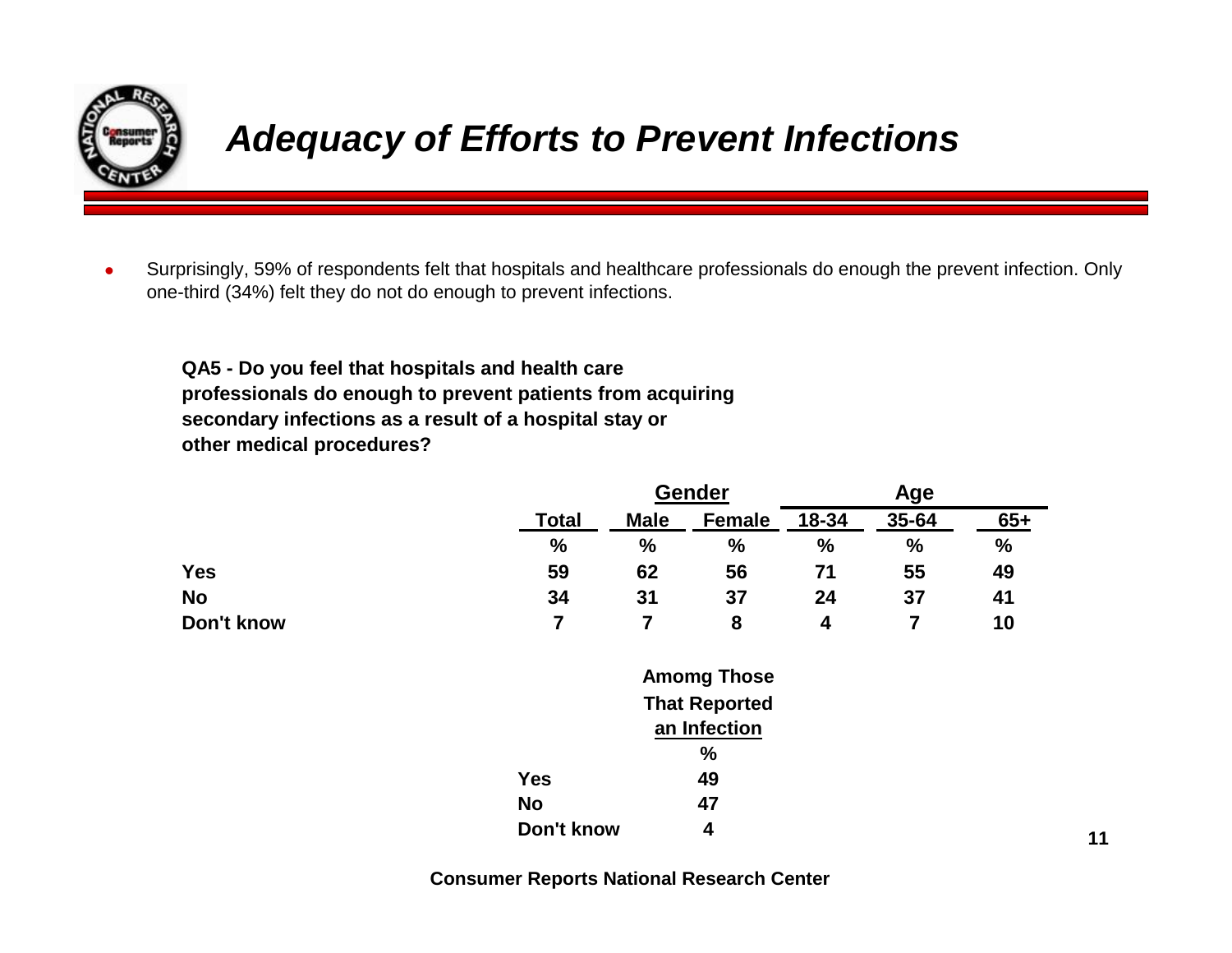

## *Lost Medical Records*

 $\bullet$  About one-in-eight respondents (13%) reported that they have had their medical records lost or misplaced by a healthcare provider. This was more common among those under 65 years of age (14%) than among respondents 65 or older (7%).

#### **QA6 - Have you ever had your medical records lost or misplaced by a health care provider?**

|            |       |               | <b>Gender</b> |       | Age   |       |  |
|------------|-------|---------------|---------------|-------|-------|-------|--|
|            | Total | <b>Male</b>   | <b>Female</b> | 18-34 | 35-64 | $65+$ |  |
|            | $\%$  | $\frac{0}{0}$ | $\frac{0}{0}$ | %     | $\%$  | $\%$  |  |
| <b>Yes</b> | 13    | 12            | 13            | 14    | 14    |       |  |
| <b>No</b>  | 86    | 87            | 86            | 86    | 85    | 91    |  |
| Don't know |       |               |               | 0     |       |       |  |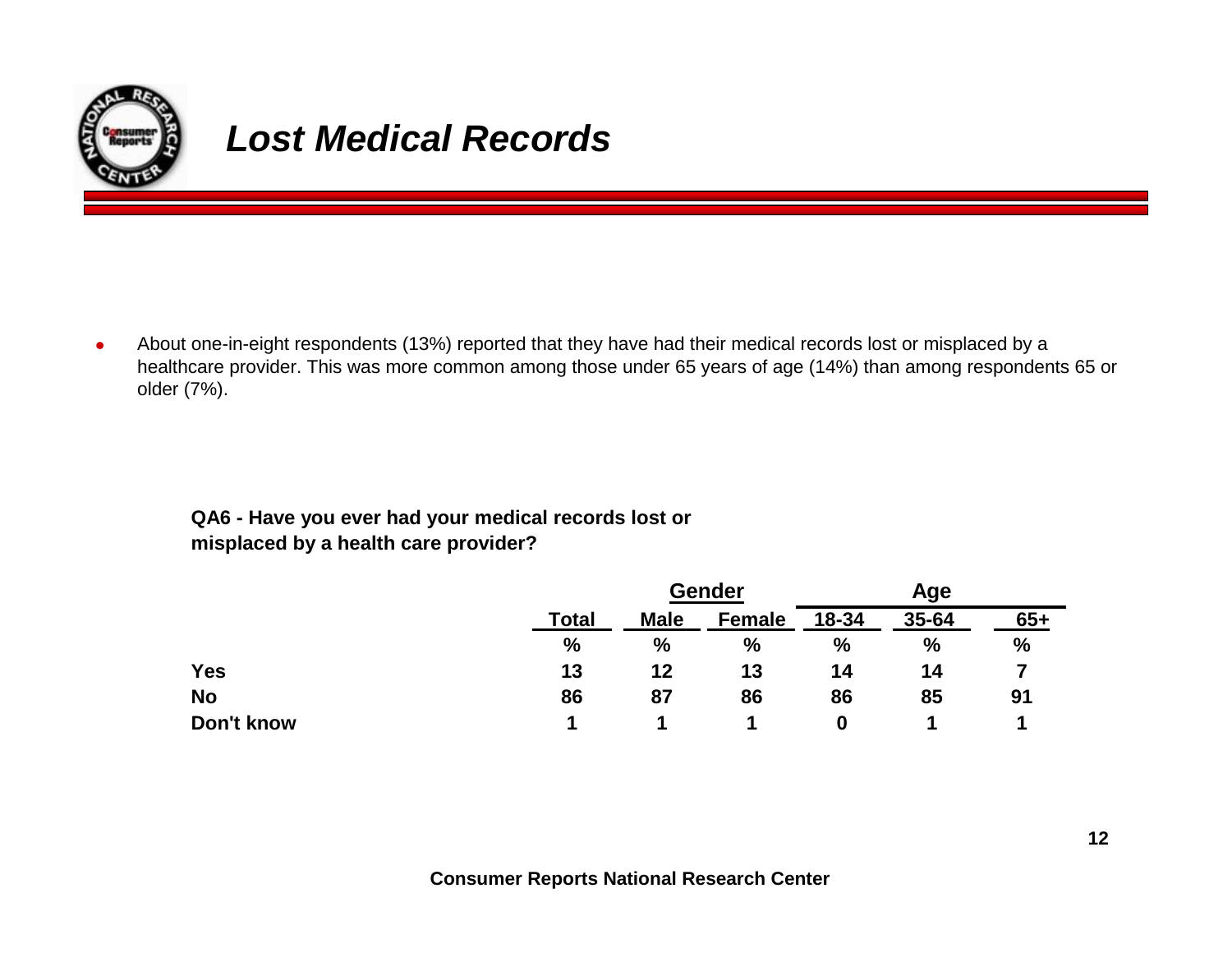

## *Incorrect Information in Medical Record*

 $\bullet$ Having had incorrect information entered into their medical records was reported by 13% of respondents.

#### **QA7 - Has incorrect information ever been put in your medical records?**

|            |              | <b>Gender</b> |               | Age   |       |       |
|------------|--------------|---------------|---------------|-------|-------|-------|
|            | <b>Total</b> | <b>Male</b>   | <b>Female</b> | 18-34 | 35-64 | $65+$ |
|            | %            | $\frac{0}{0}$ | $\frac{0}{0}$ | $\%$  | $\%$  | $\%$  |
| <b>Yes</b> | 13           | 12            | 14            | 10    | 16    | 10    |
| <b>No</b>  | 83           | 83            | 83            | 89    | 80    | 85    |
| Don't know | 4            | 4             | 3             |       | 4     | 4     |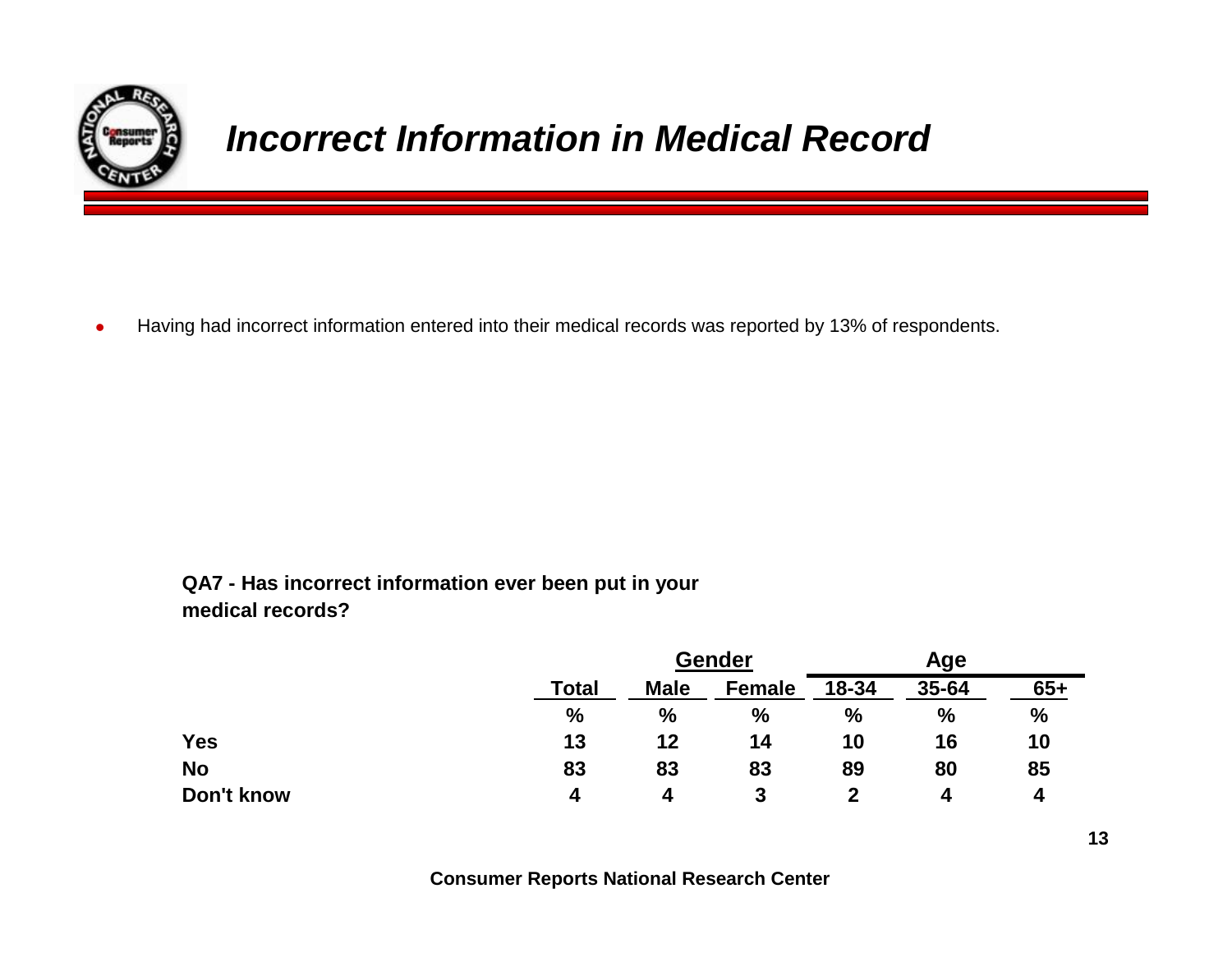

 $\bullet$  Two-fifths (40%) of respondents reported that they have had to fill out their medical history more than once for the same doctor or hospital.

**QA8 - Have you ever had to fill in a medical history form - your history of illnesses, any possible reactions, etc., more than once for the same doctor or hospital?**

|            |              |               | Gender        |       | Age   |       |  |
|------------|--------------|---------------|---------------|-------|-------|-------|--|
|            | <b>Total</b> | <b>Male</b>   | <b>Female</b> | 18-34 | 35-64 | $65+$ |  |
|            | %            | $\frac{9}{6}$ | $\%$          | %     | %     | %     |  |
| <b>Yes</b> | 40           | 33            | 46            | 33    | 46    | 36    |  |
| <b>No</b>  | 59           | 65            | 53            | 67    | 54    | 62    |  |
| Don't know |              |               |               | 0     |       | 2     |  |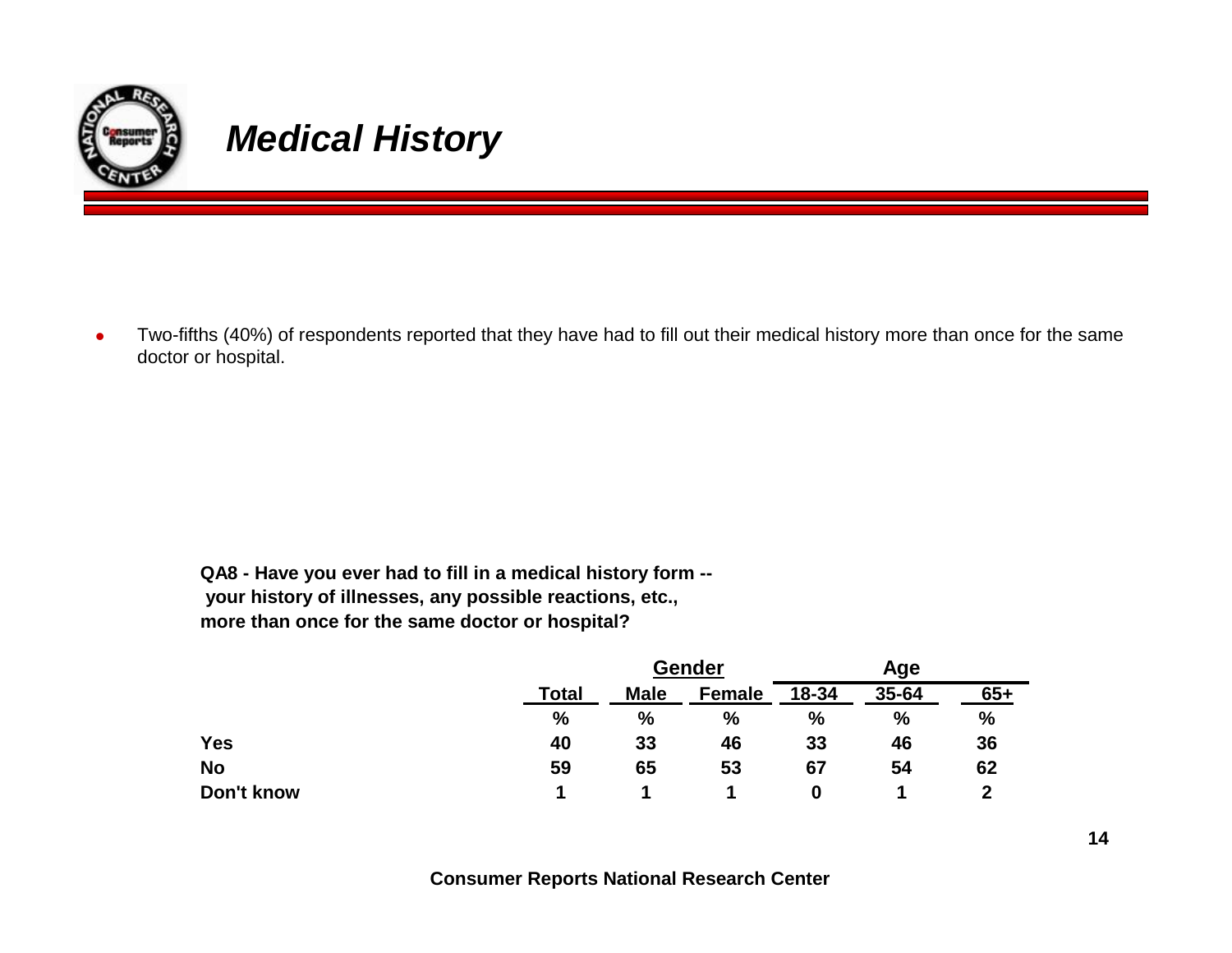

## *Wrong Prescription*

 $\bullet$  Nearly one-in-ten (9%) respondents reported that they received the wrong medicine on occasion when they filled their doctor's prescription.

> **QA9 - Have you ever gotten the wrong medicine from the pharmacist when you filled your doctor's prescription?**

|            |       |             | Gender        |       | Age           |       |  |
|------------|-------|-------------|---------------|-------|---------------|-------|--|
|            | Total | <b>Male</b> | <b>Female</b> | 18-34 | 35-64         | $65+$ |  |
|            | %     | %           | $\%$          | %     | $\frac{9}{6}$ | %     |  |
| <b>Yes</b> | 9     |             | 10            |       | 10            | 9     |  |
| <b>No</b>  | 91    | 93          | 89            | 93    | 90            | 91    |  |
| Don't know | 0     | 0           | O             |       |               |       |  |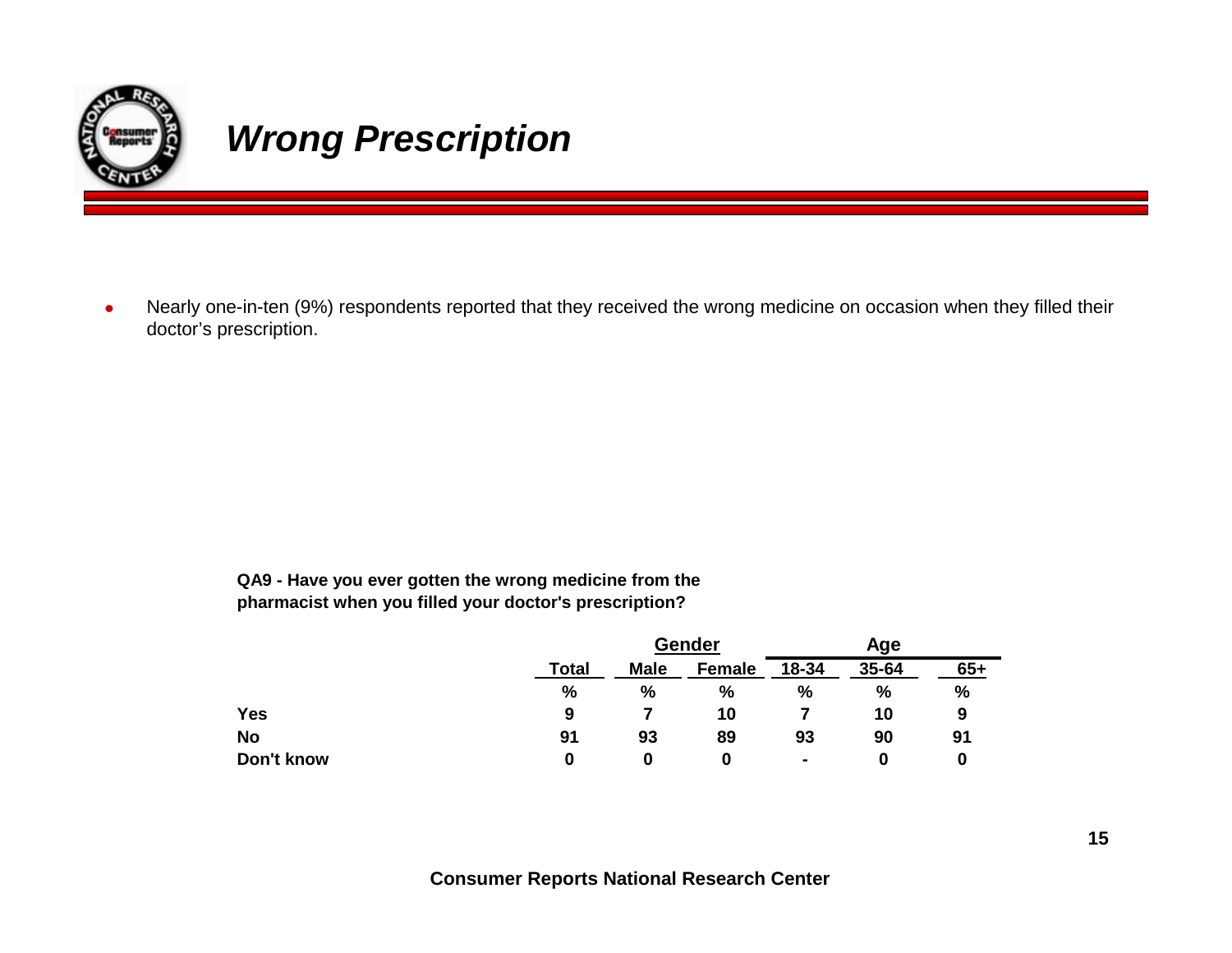

### *Drug Interactions*

 $\bullet$  Severe drug interactions were reported by 7% of respondents, with a slightly higher incidence among those 65 or older (9%).

**QA10 - Have you ever taken a prescription drug which gave you a severe reaction to another drug you were taking?**

|            |              | Gender      |               | Age   |       |       |
|------------|--------------|-------------|---------------|-------|-------|-------|
|            | <b>Total</b> | <b>Male</b> | <b>Female</b> | 18-34 | 35-64 | $65+$ |
|            | %            | %           | $\frac{0}{0}$ | %     | %     | %     |
| Yes        |              | 6           | 8             | 6     |       | 9     |
| <b>No</b>  | 92           | 93          | 91            | 93    | 91    | 90    |
| Don't know |              |             |               |       |       |       |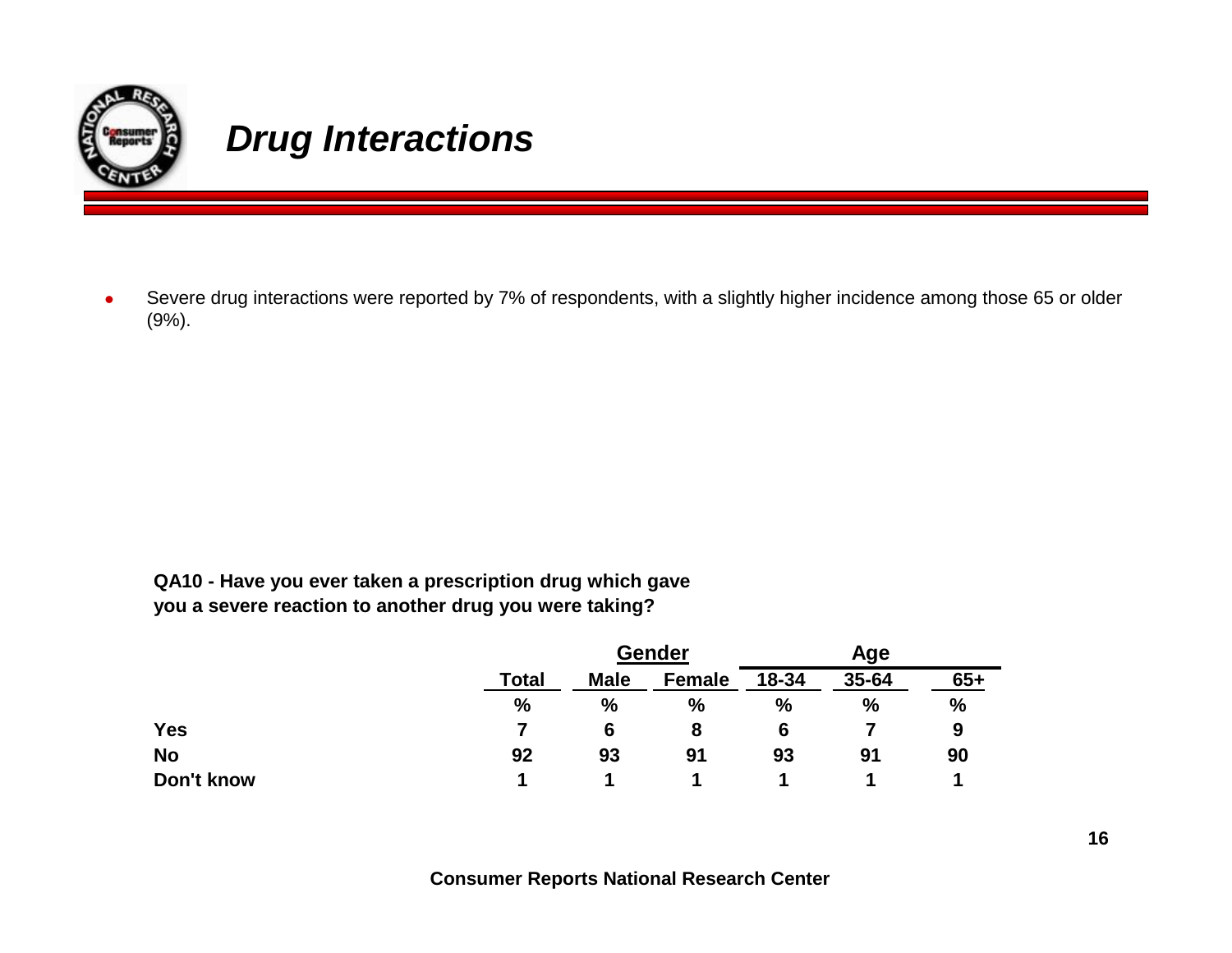

## *Unnecessary Testing*

 $\bullet$ Nearly one-in-five respondents reported that they feel they have received a diagnostic test that was unnecessary.

> **QA11 - Have you ever felt that you received a diagnostic medical procedure, like lab work, an X-ray, or a CAT scan that was unnecessary?**

|            |              |             | Gender        |                | Age           |       |  |
|------------|--------------|-------------|---------------|----------------|---------------|-------|--|
|            | <b>Total</b> | <b>Male</b> | <b>Female</b> | 18-34          | 35-64         | $65+$ |  |
|            | %            | %           | $\frac{0}{0}$ | $\frac{0}{0}$  | $\frac{9}{6}$ | %     |  |
| <b>Yes</b> | 18           | 18          | 19            | 20             | 18            | 19    |  |
| <b>No</b>  | 81           | 81          | 81            | 80             | 82            | 81    |  |
| Don't know |              |             | 0             | $\blacksquare$ |               |       |  |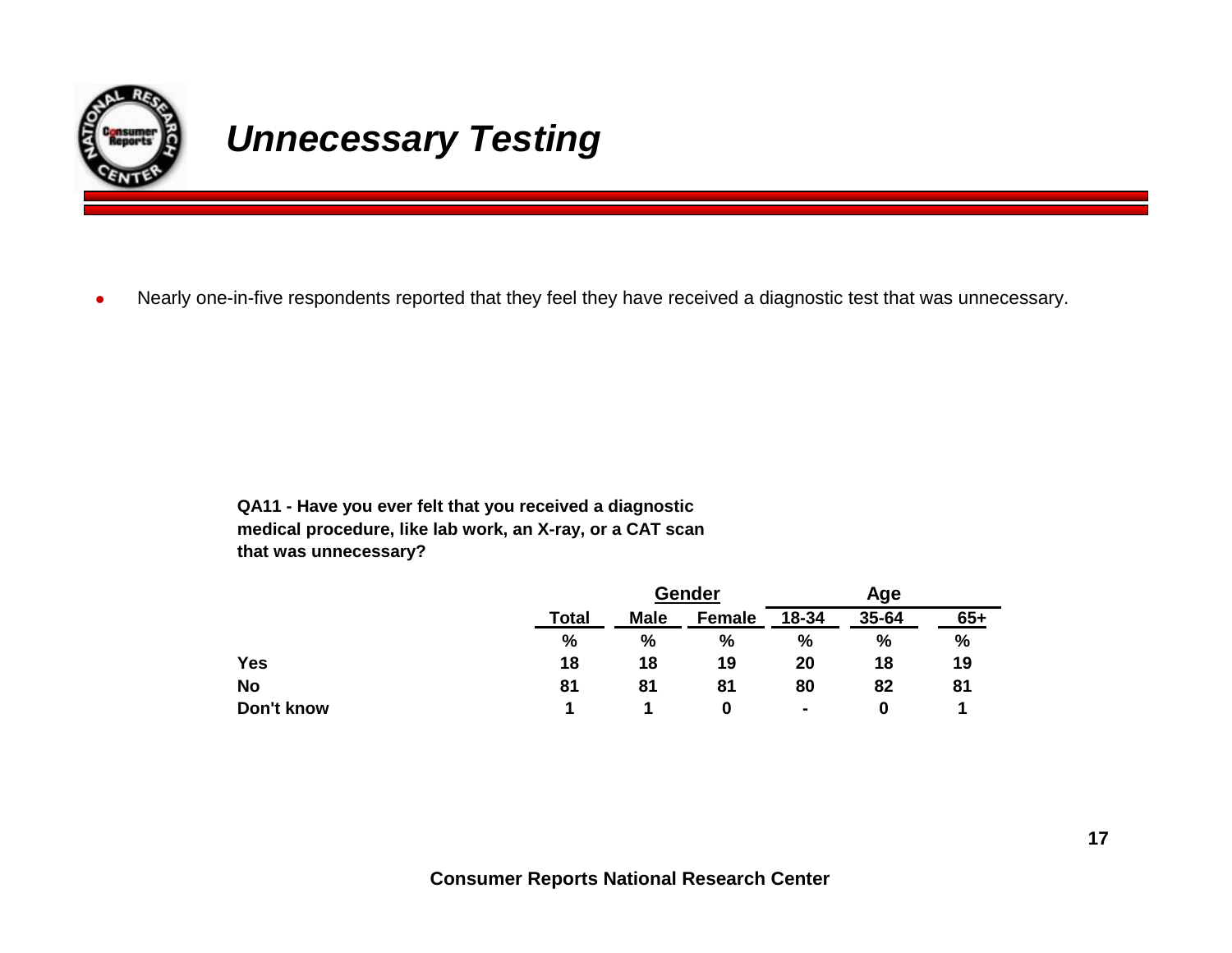

### *Diagnostic Mishaps*

**QA12 - Have you ever had a diagnostic medical procedure, like lab work, an X-ray, or a CAT scan, done over because the first one was lost?**

- O 7% have had diagnostic procedures repeated because the first one was lost.
- $\bullet$  12% reported that they have had diagnostic procedures that were not done properly.
- O 11% reported they have had a medical professional misinterpret a diagnostic procedure.

|            | <b>Total</b> |
|------------|--------------|
|            | %            |
| Yes        | 7            |
| No         | 93           |
| Don't know | 0            |

**QA13 - Have you ever had a diagnostic medical procedure, like lab work, an X-ray, or a CAT scan that was not done properly or there was an error?**

|            | <b>Total</b> |
|------------|--------------|
|            | %            |
| Yes        | 12           |
| No         | 87           |
| Don't know | 1            |

**QA14 - Have you ever had a health care professional misinterpret a diagnostic procedure like lab work, CAT scans, or blood tests?**

|            | <b>Total</b> |    |
|------------|--------------|----|
|            | %            |    |
| Yes        | 11           |    |
| No         | 87           |    |
| Don't know | 2            | 18 |

**Consumer Reports National Research Center**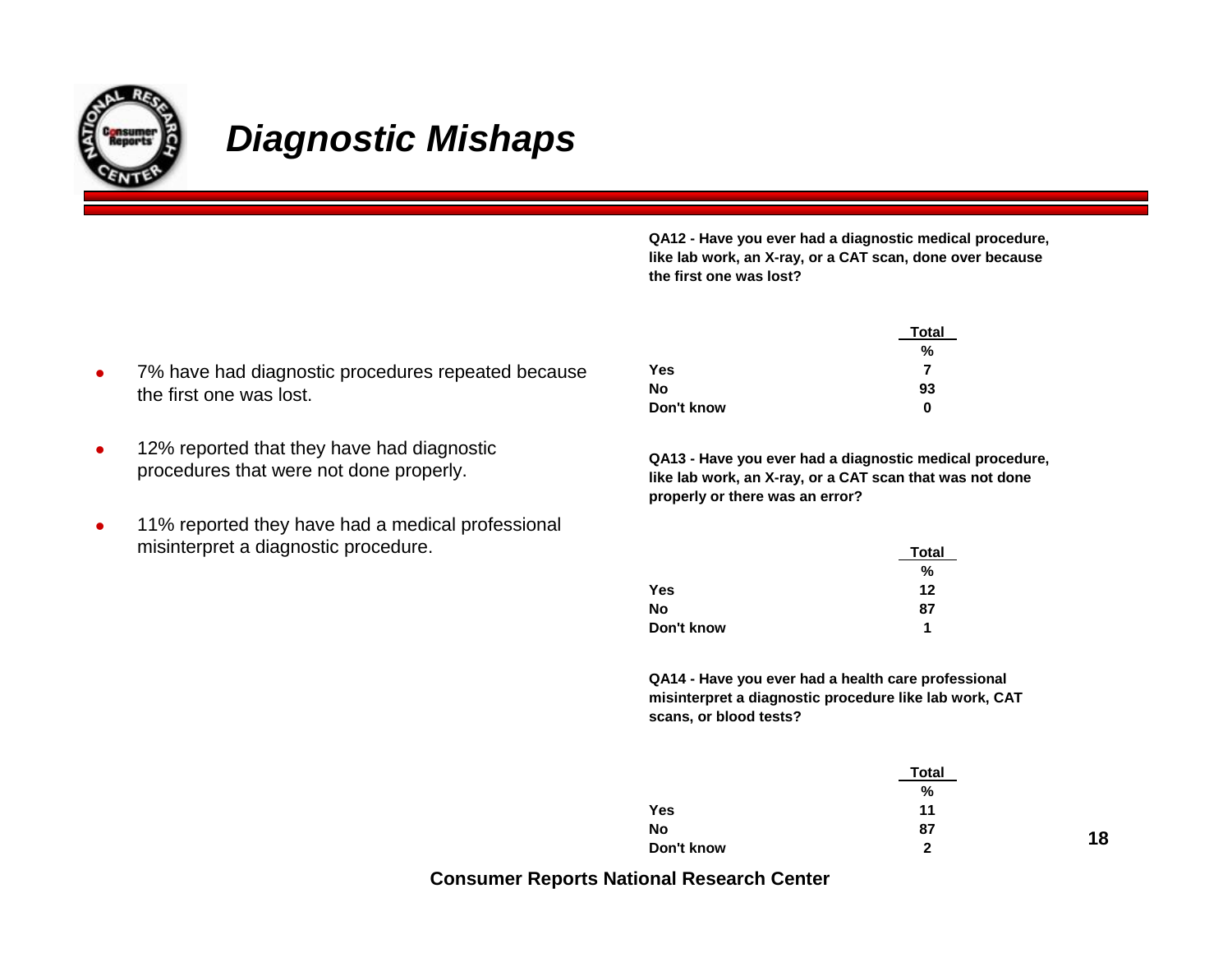

### *Perceived Prevalence of Errors in Conducting Diagnostic Procedures*

 $\bullet$  More than one-third (37%) of respondents felt that it was very common or somewhat common for errors to be made in conducting a diagnostic procedure.

> **QA15 - How common do you feel it is that an error is made in conducting a diagnostic procedure like lab work, CAT scans, or blood tests? Would you say...**

|                                   | Gender        |                |             | Age            |                |               |       |
|-----------------------------------|---------------|----------------|-------------|----------------|----------------|---------------|-------|
|                                   | <b>Total</b>  |                | <b>Male</b> | <b>Female</b>  | 18-34          | 35-64         | $65+$ |
|                                   | $\frac{9}{6}$ | $\%$           | %           | $\frac{0}{0}$  | $\frac{0}{0}$  | $\frac{0}{0}$ |       |
| <b>Very/Somewhat Common (NET)</b> | 37            | $\frac{33}{2}$ | 41          | $\frac{36}{5}$ | $\frac{39}{2}$ | 35            |       |
| Very common                       | 6             | 6              | 7           |                | 6              |               |       |
| Somewhat common                   | 31            | 27             | 34          | 29             | 33             | 28            |       |
| <b>Rarely</b>                     | 42            | 43             | 42          | 46             | 41             | 41            |       |
| Or, very rarely                   | 17            | 21             | 14          | 19             | 17             | 18            |       |
| Don't know                        | 3             | 3              | 3           |                |                | 6             |       |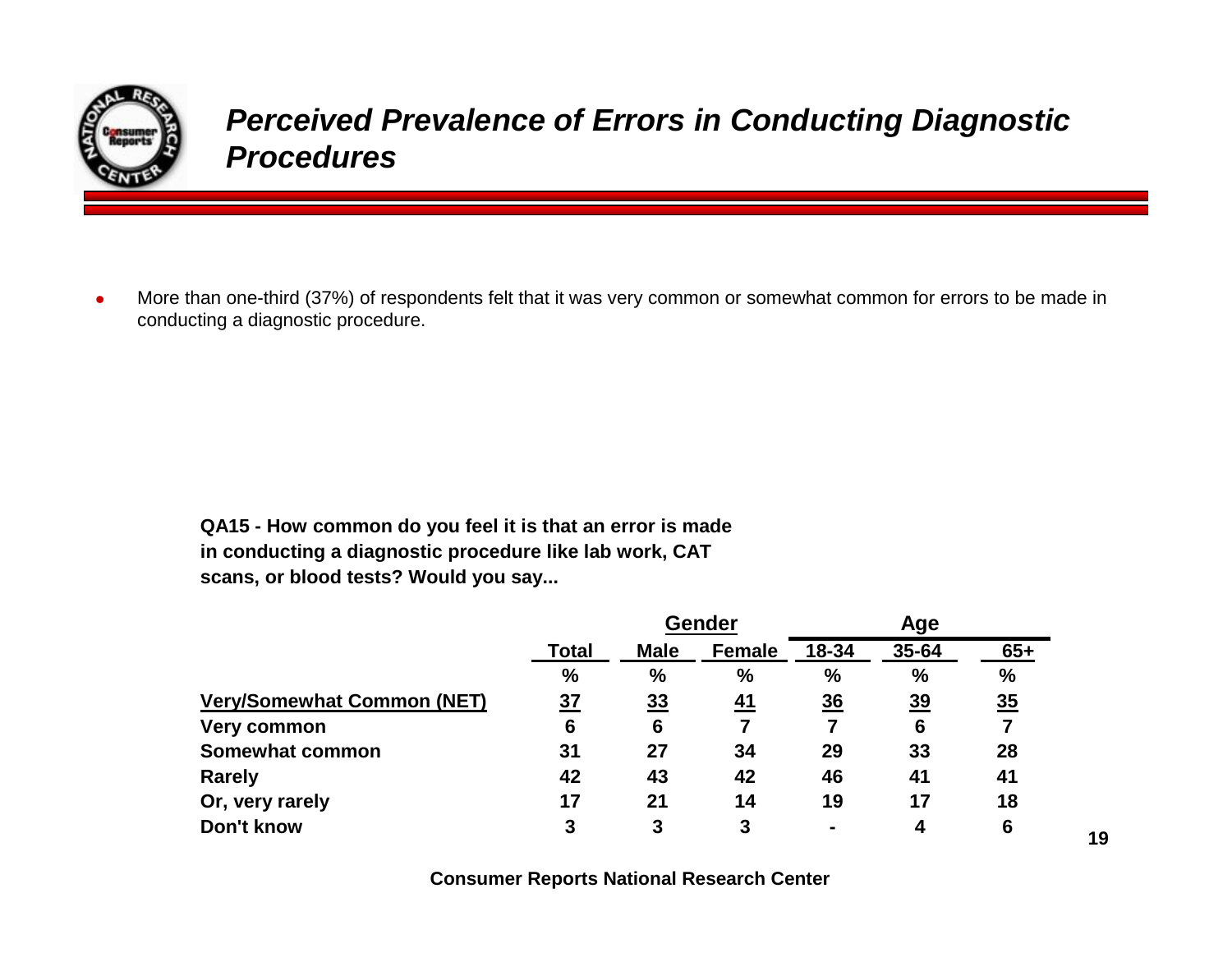

## *Perceived Risk of Diagnostic Errors*

 $\bullet$  When errors are made in conducting a diagnostic procedure, 39% felt it presented a serious risk of harm to the patient and 43% felt it presented some risk of harm. Few (3%) felt there was no risk of harm.

> **QA16 - When errors are made in conducting or interpreting a diagnostic test by a health care professional do you feel that...**

|                                      |               | Gender        |               | Age           |             |               |
|--------------------------------------|---------------|---------------|---------------|---------------|-------------|---------------|
|                                      | <b>Total</b>  | <b>Male</b>   | <b>Female</b> | 18-34         | 35-64       | $65+$         |
|                                      | $\frac{0}{0}$ | $\frac{9}{6}$ | $\frac{0}{0}$ | $\frac{0}{0}$ | $\%$        | $\frac{0}{0}$ |
| There is serious risk of harm to the |               |               |               |               |             |               |
| patient                              | 39            | 34            | 44            | 40            | 40          | 34            |
| There is some risk of harm to the    |               |               |               |               |             |               |
| patient                              | 43            | 45            | 41            | 39            | 46          | 41            |
| There is little risk of harm to the  |               |               |               |               |             |               |
| patient                              | 12            | 13            | 10            | 15            | 9           | 15            |
| There is no risk of harm to the      |               |               |               |               |             |               |
| patient                              | 3             | 4             | 3             | 4             | $\mathbf 2$ | 5             |
| Don't know                           | 3             | 3             | 3             | 1             | 3           | 5             |

**20**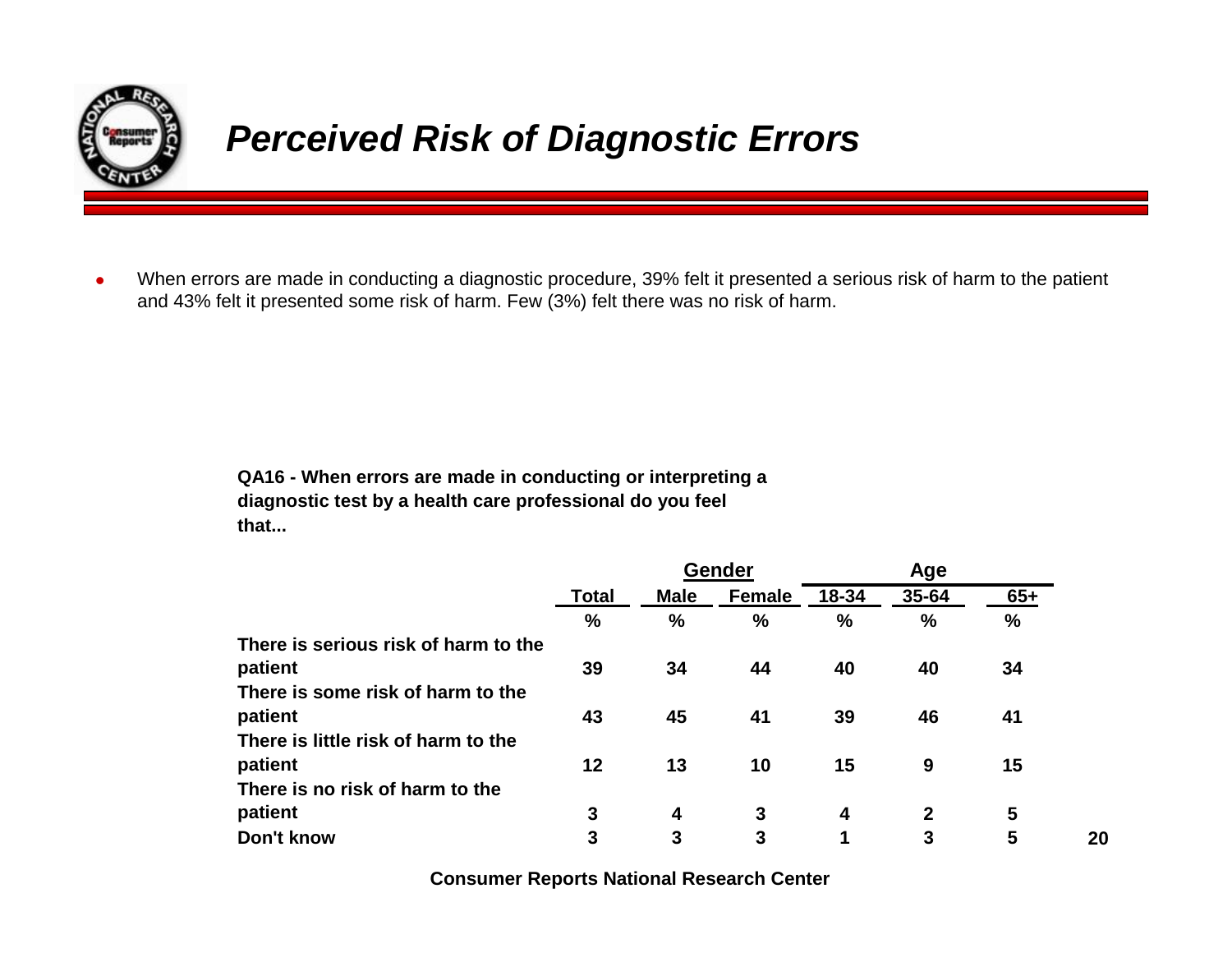

## *Discussing Early Detection*

 $\bullet$  More than half of respondents have discussed testing for the early detection of disease with their doctors. The likelihood of having this discussion increased sharply with age.

> **QA17 - Have you and a doctor discussed testing for early detection and prevention of diseases like cancer, diabetes, or heart disease?**

|            |       |               | Gender        |       |               |       |
|------------|-------|---------------|---------------|-------|---------------|-------|
|            | Total | <b>Male</b>   | <b>Female</b> | 18-34 | 35-64         | $65+$ |
|            | $\%$  | $\frac{0}{0}$ | %             | %     | $\frac{0}{0}$ | $\%$  |
| <b>Yes</b> | 59    | 56            | 62            | 38    | 66            | 74    |
| <b>No</b>  | 41    | 44            | 37            | 62    | 34            | 26    |
| Don't know | 0     | 0             | 0             | ۰     | O             | 0     |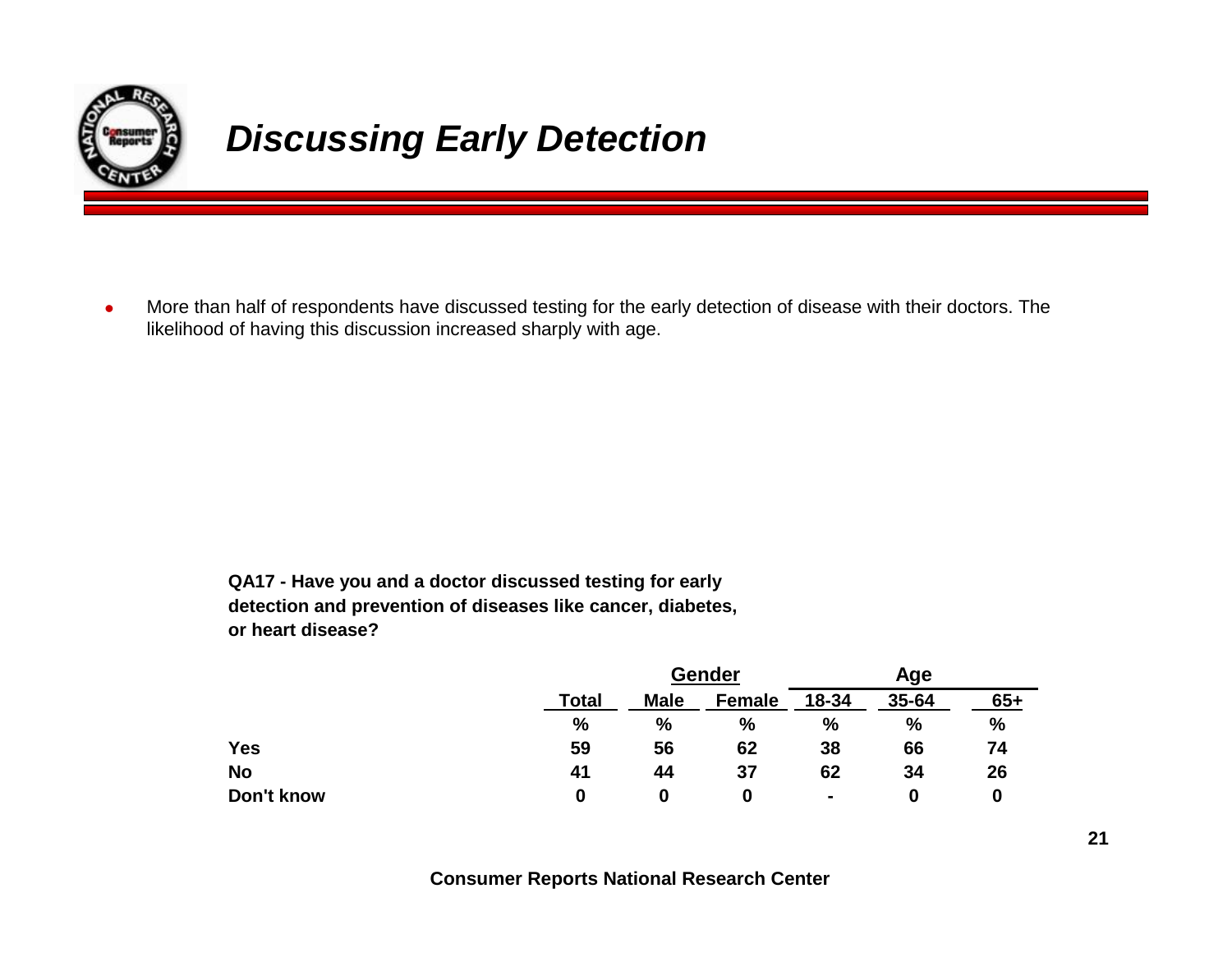

### *Early Detection*

O More than half (55%) of respondents have visited their doctors for routine diagnostic tests for the early detection of disease. This behavior increased sharply with age – 75% among those 65 or older versus 30% among those under 35.

> **QA18 - Have you visited a doctor for routine diagnostic tests for the early detection of conditions like cancer, diabetes, or heart disease?**

|            |              |             | <b>Gender</b> | Age            |               |       |
|------------|--------------|-------------|---------------|----------------|---------------|-------|
|            | <b>Total</b> | <b>Male</b> | <b>Female</b> | 18-34          | 35-64         | $65+$ |
|            | %            | $\%$        | $\%$          | $\frac{0}{0}$  | $\frac{0}{0}$ | %     |
| <b>Yes</b> | 55           | 51          | 60            | 30             | 64            | 73    |
| No         | 44           | 49          | 40            | 70             | 35            | 26    |
| Don't know |              | 0           |               | $\blacksquare$ |               |       |